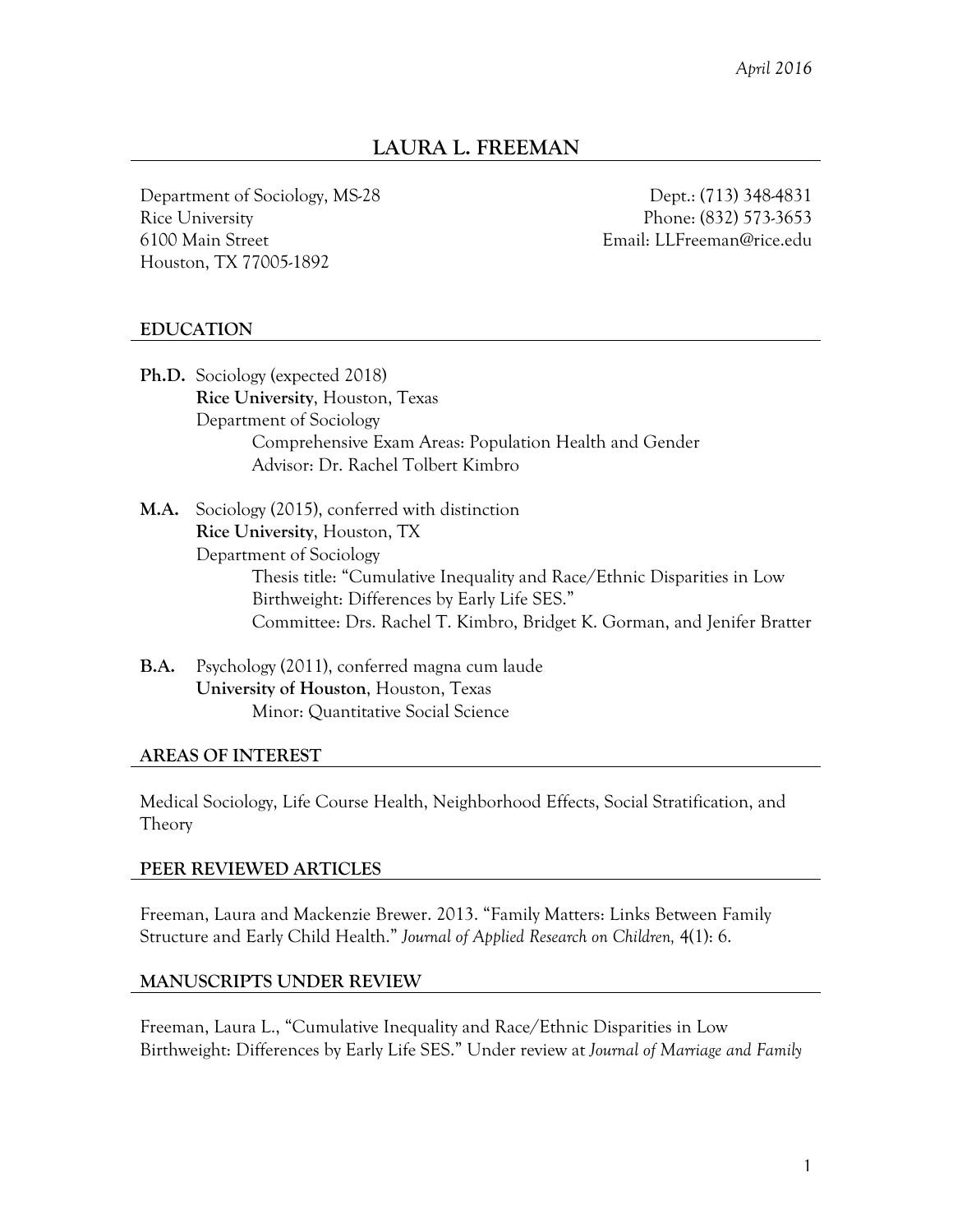# **MANUSCRIPTS IN PREPARATION FOR SUBMISSION**

Freeman, Laura L., Justin T. Denney, and Rachel Tolbert Kimbro. "Family Structure and Child Health: Where Do Children in Same-Sex Parent Families Fit?"

Kimbro, Rachel Tolbert, Laura L. Freeman, and Cathy Boyd. "Family Complexity, Family Transitions, and Child Wellbeing: A Descriptive Portrait from the New ECLS-K Cohort."

Fahey, Lynn, Bridget K. Gorman, Laura L. Freeman, and Rachel Tolbert Kimbro. "Revisiting the Long-Arm of Childhood: Gender Similarity and Difference in Health at Later Life"

Freeman, Laura L. "Body of Work: Intersectional Masculine and Feminine Identities."

### **GRANTS**

2014 (Co-PI) TXCRDC Program Grant, "Complex Families, State Family Policy, and Child Health Disparities." \$6,000.

### **HONORS & AWARDS**

- 2015 *Winner*, Everett S. Lee Graduate Paper Award, Southern Demographic Association, for "Cumulative Inequality and Race/Ethnic Disparities in Low Birthweight: Differences by Early Life SES."
- 2014 *Winner*, Walter and Helen Hall Graduate Paper Prize, Rice University, for "Body of Work: Intersectional Masculine and Feminine Identities."
- 2014 *Honorable Mention*, National Science Foundation Graduate Research Fellowship, for "Re-examining Racial Birth Outcome Disparities: The Role of Early Life Poverty and Socioeconomic Disadvantage."
- 2013 *Honorable Mention*, Walter and Helen Hall Graduate Paper Prize, Rice University, for "Family Matters: Links Between Family Structure and Early Child Health."

# **CONFERENCE PRESENTATIONS**

- 2015 "Family Complexity, Family Transitions, and Child Wellbeing: A Descriptive Portrait from the New ECLS-K Cohort." Southern Demographic Association Annual Meeting, San Antonio, TX, with Rachel T. Kimbro and Justin Denney.
- 2015 "Cumulative Inequality and Race/Ethnic Disparities in Low Birthweight: Differences by Early Life SES." Southern Demographic Association Annual Meeting, San Antonio, TX.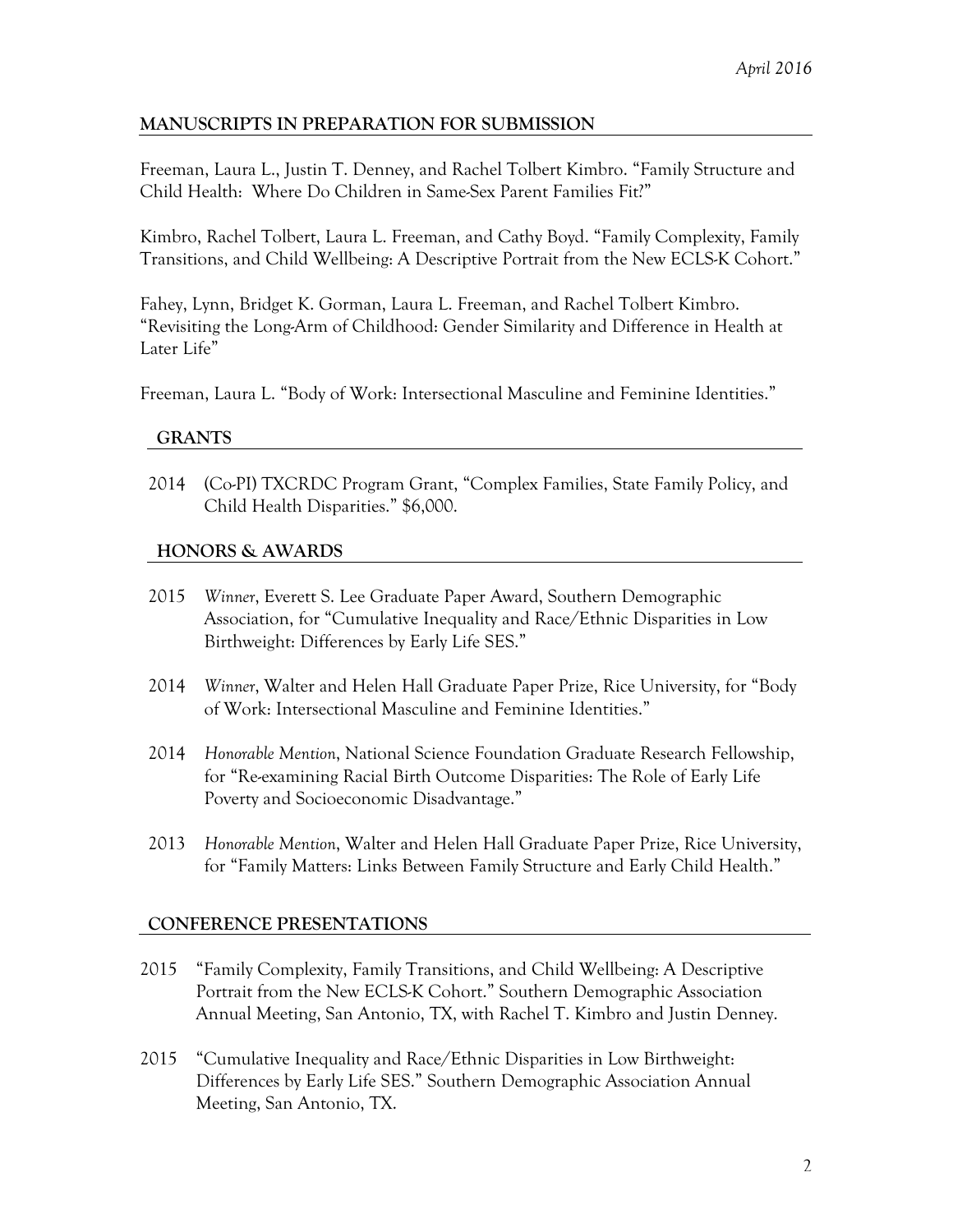- 2015 "Body of Work: Intersectional Masculine and Feminine Identities." Roundtable session. American Sociological Association Annual Meeting, Chicago, IL.
- 2015 "Cumulative Inequality and Race/Ethnic Disparities in Low Birthweight: Differences by Early Life SES." Population Association of America Annual Meeting, San Diego, CA.
- 2014 "Family Structure and Child Health: Where Do Children in Same-Sex Parent Families Fit?" Population Association of America Annual Meeting, Boston, MA, with Justin Denney and Rachel Kimbro.
- 2014 "Body of Work: Intersectional Masculine and Feminine Identities." Rice University, Center for the Study of Women, Gender, and Sexuality Annual Graduate Symposium, Houston, TX.
- 2013 "Reexamining Black-White Birth Outcome Disparities: A Life Course Study." Southern Demographic Association Annual Meeting, Montgomery, AL.

### **CONFERENCE POSTERS**

2015 "Family Complexity and Child Wellbeing: A Descriptive Portrait from the New ECLS-K Cohort." Population Association of America Annual Meeting, San Diego, CA, with Rachel Kimbro and Justin Denney.

### **TEACHING EXPERIENCE**

- 2015 *Teaching Assistant*, Medical Sociology (SOCI 345), Rice University Instructor: Dr. Rachel Tolbert Kimbro
- 2014 *Guest Lecturer*, Sociology of Gender (SOCI 306), "Gender and Medicalization" Instructor: Dr. Erin Cech, Rice University
- 2013 *Teaching Assistant*, Introduction to Sociology (SOCI 101), Rice University Instructor: Dr. Rachel Tolbert Kimbro

### **TRAINING & PROFESSIONAL DEVELOPMENT**

- 2016 Texas A&M University, "Theory of Structural Equation Modeling" Instructor: Dr. Oi-Man Kwok, Texas A&M University
- 2015 Inter-university Consortium for Political and Social Research (ICPSR), "Longitudinal Data Analysis, Including Categorical Outcomes" Instructor: Dr. Donald Hedeker, University of Chicago